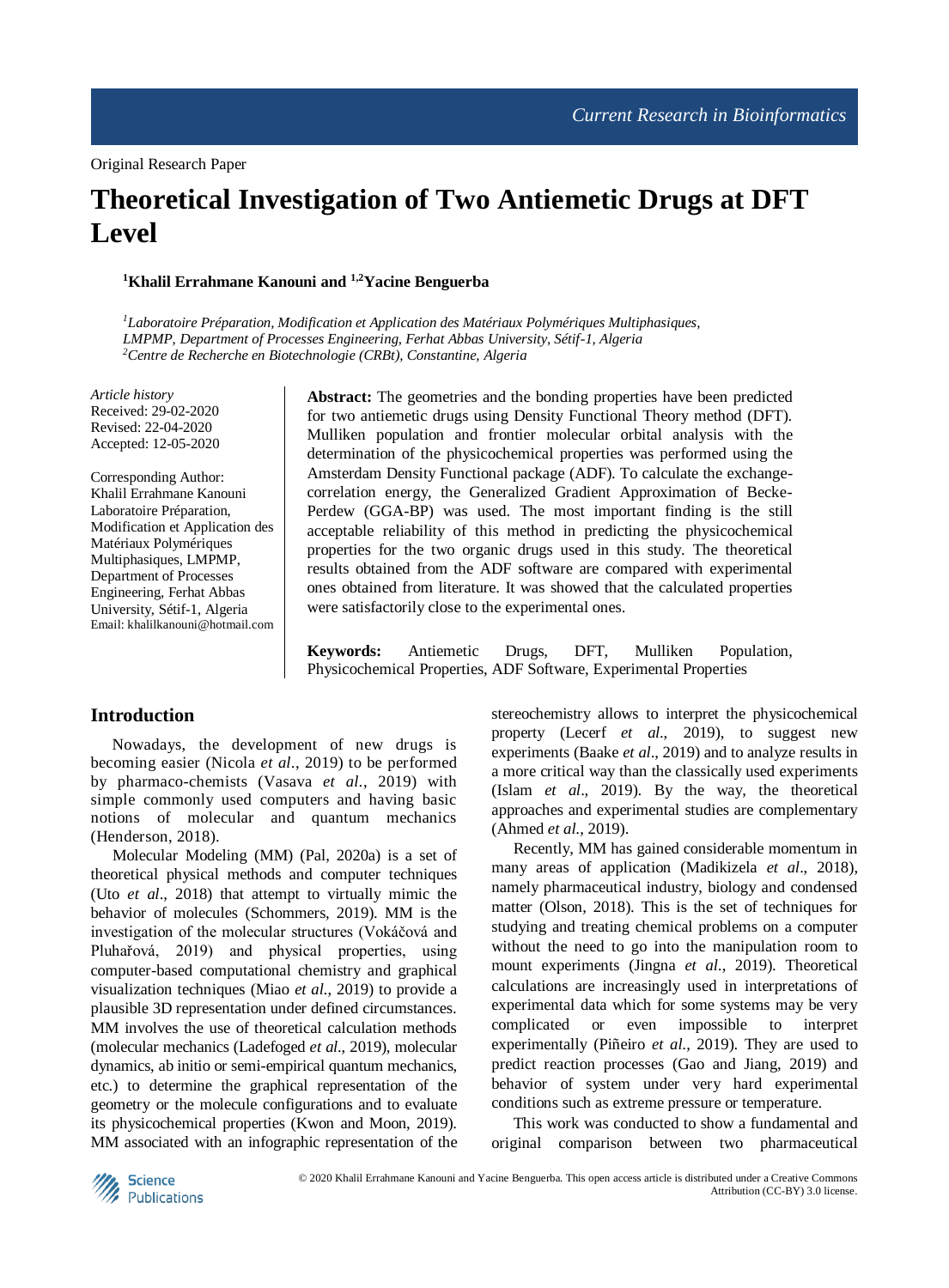molecules namely domperidone (5-chloro-1-(1-(3-(2 oxo-2,3-Dihydrobenzo [D]imidazol-1-yl) propyl) piperidin-4-yl)-1H-benzo[D]imidazol-2(3H)-one) and metoclopramide (4-amino-5-chloro-N-(2-(diethylamino) ethyl)-2-methoxybenzamide).

The number of articles published in this thematic is very reduced because of the method novelty (molecular modelling) and those published in literature are limited only in experimental studies:

MADEJ and SIMPSON studied the efficacy of many antiemetic drugs and they concluded that metoclopramide significantly reduced the incidence of nausea and vomiting; domperidone decreased the incidence of postoperative nausea alone. The occurrence of extrapyramidal reactions was similar for the two drugs (Madej and Simpson, 1986).

Roila *et al*. (1987) have carried out a study on sixtytwo patients treated for the first time with intravenous Cyclophosphamide-Methotrexate-5FU (CMF) and they confirmed that domperidone is clearly less efficacious than metoclopramide and probably has no place in the prevention of emesis in (CMF) treated cancer patients and they suggest that metoclopramide is more efficacious in the prevention of nausea and vomiting in CMF treated patients.

The physicochemical properties of these two molecules were determined after the geometry optimization (Dinc *et al*., 2019). Calculations were made with the ADF 2013 program.

# **Results and Discussion**

Molecular geometries were Optimized using the GGA-BP exchange-correlation functional (Bezzerrouk *et al*., 2015) in the ADF program. The TZVP basis set (Myllys *et al*., 2016) and tight SCF convergence criteria (Sun *et al*., 2017) were used for calculations.

In this study the use of delocalized coordinates significantly reduces the number of geometry optimization iterations needed to optimize the molecules compared to the use of traditional Cartesian coordinates. Some of the geometries optimized were also subjected to full frequency analyses to verify the nature of the stationary points. Equilibrium geometries were characterized by the absence of imaginary frequencies.

The domperidone molecule is given in Fig. 1, where the metoclopramide is shown in Fig. 2.

# *Mulliken Population and Frontier Molecular Orbital Analysis*

Mulliken charges are derived from the Mulliken population analysis (Yadav *et al*., 2020) and allow to estimate the partial atomic charges where the numerical chemistry methods are used in the calculations, as well as those based on the linear combination of atomic orbitals (Pemmaraju *et al*., 2018).



**Fig. 1:** The 3D optimized domperidone molecular structure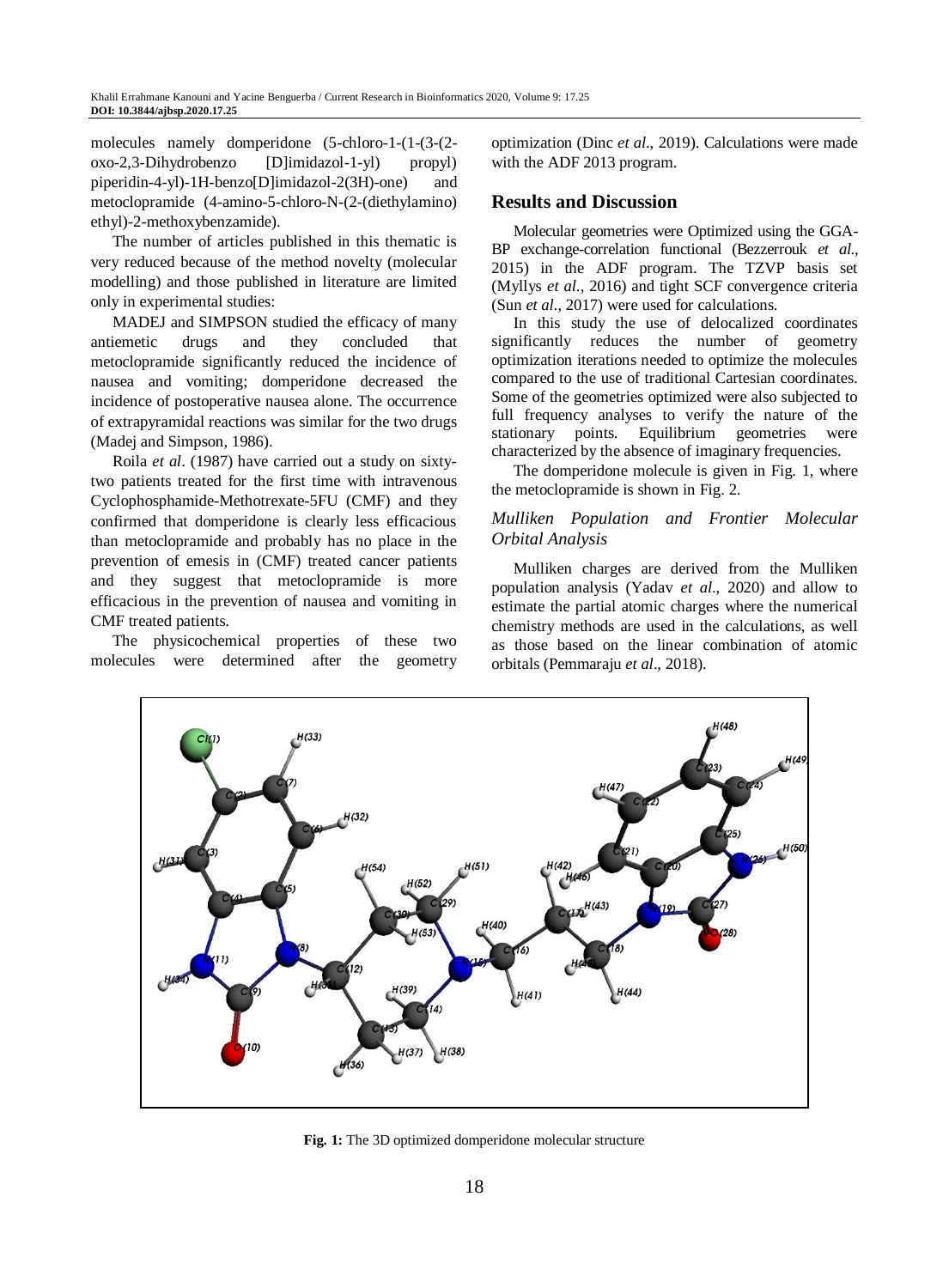

**Fig. 2:** The 3D optimized metoclopramide molecular structure

Four Molecular Orbitals (MOs) (Poznanski *et al*., 2019) were predicted: HOMO (the Highest Occupied Molecular Orbital) (Zhao *et al*., 2019), LUMO (the Lowest Unoccupied Molecular Orbital) (Santos *et al*., 2019), the second Highest Occupied Molecular Orbital (HOMO+1) (de Abreu Silva *et al*., 2019) and the second Lowest Unoccupied Molecular Orbital (LUMO+1). Generally, the tendency to donate electrons to an appropriate acceptor molecule is indicated by a high value of the energy *ξHOMO* (Lin and Wang, 2018) and the high electron accepting ability of the molecule is indicated by a low value of the energy *ξLUMO* (Xie *et al*., 2019). The energies of the molecular orbitals *ξHOMO* and *ξLUMO* are used to calculate the electronic chemical potential *μ* (Barhoumi *et al*., 2019) and the global hardness *ƞ* (Arab *et al*., 2016) as follows:

$$
\mu = \left(\xi_{HOMO} + \xi_{LOMO}\right) / 2
$$

$$
\eta = \left(\xi_{LOMO} + \xi_{HOMO}\right) / 2
$$

Physically,  $\mu$  is able to describe the escaping tendency of electrons from an equilibrium system and n is related to the resistance towards the deformation or the polarization of the electron cloud of the molecules (Vittone *et al*., 2019).

The following relation express the electrophilicity index ω, which is calculated using the two previous parameters:  $\mu$  and  $\eta$ :

$$
\omega = \mu^2 / 2\eta
$$

|                |  | Table 1: The different energies of domperidone and |  |
|----------------|--|----------------------------------------------------|--|
| metoclopramide |  |                                                    |  |

| metocropiamac          |             |                |  |  |
|------------------------|-------------|----------------|--|--|
| Energies               | Domperidone | Metoclopramide |  |  |
| ξномо (На)             | $-0.2090$   | $-0.1834$      |  |  |
| ξ <sub>LUMO</sub> (На) | $-0.0778$   | $-0.0808$      |  |  |
| µ (Ha)                 | $-0.1434$   | $-0.1321$      |  |  |
| η (Ha)                 | 0.0656      | 0.0513         |  |  |
| ω (Ha)                 | 0.1568      | 0.1701         |  |  |
| D (Debye)              | 1.9099      | 4.8654         |  |  |
|                        |             |                |  |  |

The electrophilicity index expresses the ability of an electrophile to acquire an additional electronic charge (Rezende and Aracena, 2012). The notion of dipole moment in physics and chemistry is expressed by the existence of many electrostatic dipoles (Dorohoi *et al*., 2019). It is a heteroclite distribution of electrical charges such that the barycenter of the positive charges does not coincide with that of the negative charges (Inamdar *et al*., 2018). The simplest dipole is therefore a pair of two charges, of opposite signs, separated by a non-zero distance (Pal, 2020b).

According to Table 1, The chemical potential of the two molecules are very close indicating that the two molecules have an escaping tendency of electrons from an equilibrium system very similar (Slightly higher for domperidone). The two molecules were found to be very stable with  $\eta$  equals 0.0656 and 0.0513 Ha, respectively. It is obvious that the domperidone has a more hardness than metoclopramide (Adly *et al*., 2019).

The electrophilicity index  $(\omega)$  of the metoclopramide is higher than that of domperidone indicating that metoclopramide is abler to accept electrons (Wei *et al*.,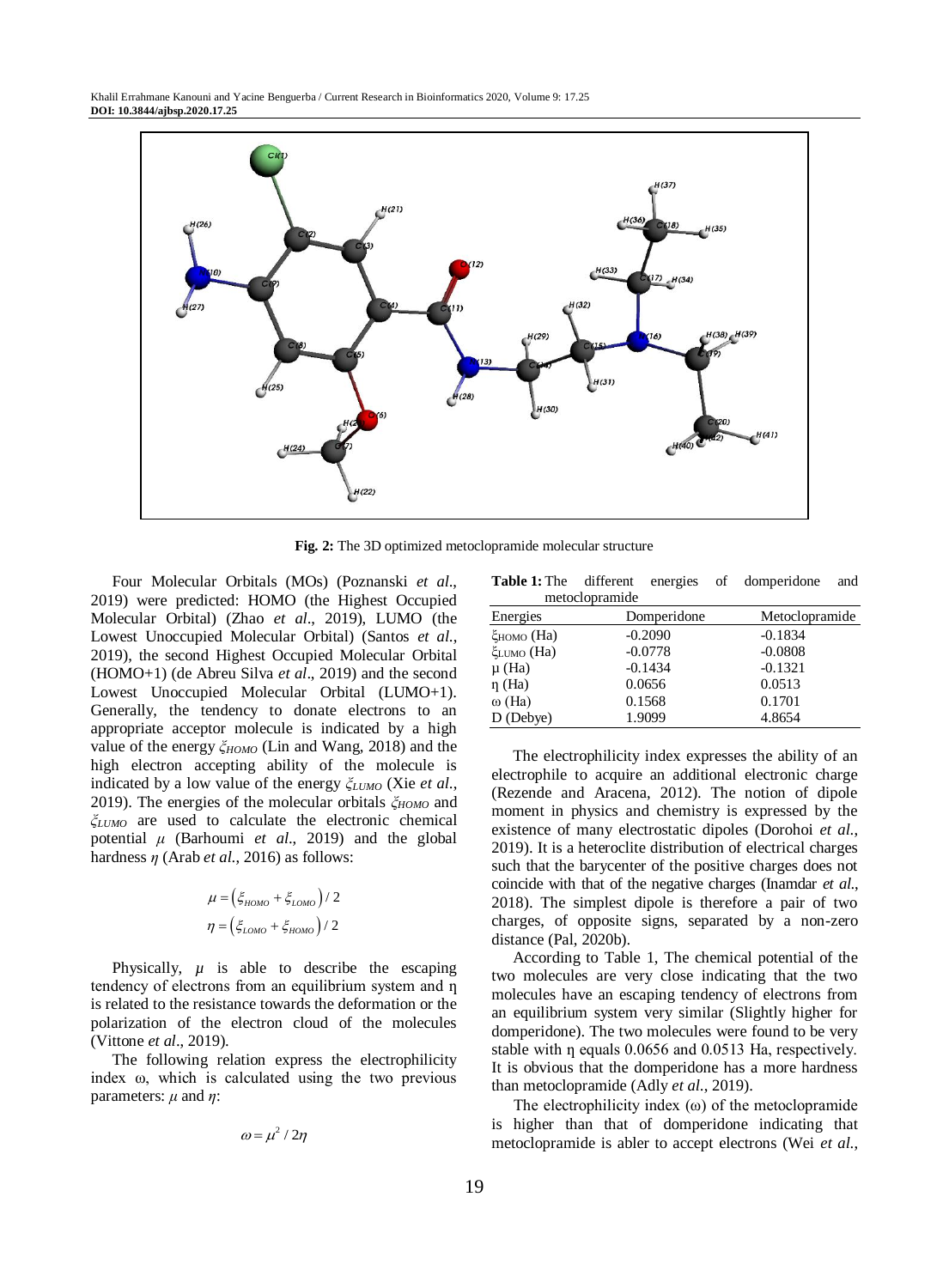2019). The dipole moment of domperidone,  $D = 1.9099$ Debye, is very close to that of water  $D_{\text{water}} = 1.9$  Debye but for metoclopramide,  $D = 4.8654$  Debye. This difference in the dipole moments between these two molecules is due to the difference in the distribution of atoms (Morosanu *et al*., 2019) (especially the most electronegative) in the structures of their Molecules. The high value of the dipole moment of metoclopramide may increase its interaction with polar molecules like water which explains its higher solubility (Chung and Kesisoglou, 2018).

**Table 2:** Mulliken charges for the domperidone molecule

According to Table 2 giving Mulliken charges for the domperidone molecule, O(10) and O(28) have the lowest negative charge, it is noticeable that the O(28) oxygen atom HOMO electronic cloud is higher than that observed for  $O(10)$  showing that  $O(28)$  is the more able atom for the electrophilic attack. The highest positive charge was found for C(9) which is favorable for the nucleophilic attack. The HOMOs and LUMOs (Fig. 3) are mainly located over the two oxobenzimidazolyl. In this molecule, the energy gap between HOMO and LUMO/HOMO-1 and LUMO+1 is 0.1312ev/0.147ev, respectively.

| $N^{\circ}$ | Atom         | Charge    | $N^{\circ}$ | Atom     | Charge    | $N^{\circ}$ | Atom | Charge |
|-------------|--------------|-----------|-------------|----------|-----------|-------------|------|--------|
|             | Cl           | $-0.1030$ | 19          | N        | $-0.5726$ | 37          | H    | 0.0965 |
| 2           | $\mathsf{C}$ | $-0.1520$ | 20          | C        | 0.2071    | 38          | H    | 0.0968 |
| 3           | C            | 0.0057    | 21          | C        | $-0.0749$ | 39          | H    | 0.0571 |
| 4           | C            | 0.2673    | 22          |          | $-0.0377$ | 40          | H    | 0.0495 |
| 5           | C            | 0.1765    | 23          |          | $-0.0413$ | 41          | H    | 0.1022 |
| 6           | C            | $-0.0726$ | 24          |          | $-0.0564$ | 42          | H    | 0.1083 |
|             | C            | 0.0388    | 25          | C        | 0.2490    | 43          | H    | 0.1201 |
| 8           | N            | $-0.5698$ | 26          | N        | $-0.4763$ | 44          | H    | 0.1062 |
| 9           | $\mathsf{C}$ | 0.9975    | 27          | C        | 0.9735    | 45          | H    | 0.1217 |
| 10          | $\Omega$     | $-0.7375$ | 28          | $\Omega$ | $-0.7301$ | 46          | H    | 0.0616 |
| 11          | N            | $-0.4656$ | 29          |          | $-0.0103$ | 47          | H    | 0.0294 |
| 12          | $\mathsf{C}$ | $-0.0430$ | 30          | C        | $-0.1786$ | 48          | H    | 0.0347 |
| 13          | $\mathsf{C}$ | $-0.1369$ | 31          | H        | 0.0775    | 49          | H    | 0.0347 |
| 14          | $\mathsf{C}$ | 0.0417    | 32          | H        | 0.0790    | 50          | H    | 0.1275 |
| 15          | N            | $-0.5509$ | 33          | H        | 0.0697    | 51          | H    | 0.1290 |
| 16          | $\mathsf{C}$ | 0.0195    | 34          | H        | 0.1284    | 52          | Η    | 0.0837 |
| 17          | C            | $-0.1932$ | 35          | H        | 0.1455    | 53          | Η    | 0.1311 |
| 18          | C            | 0.0110    | 36          | H        | 0.1250    | 54          | Η    | 0.0998 |



**Fig. 3:** Atomic orbital compositions of frontier molecular orbitals for domperidone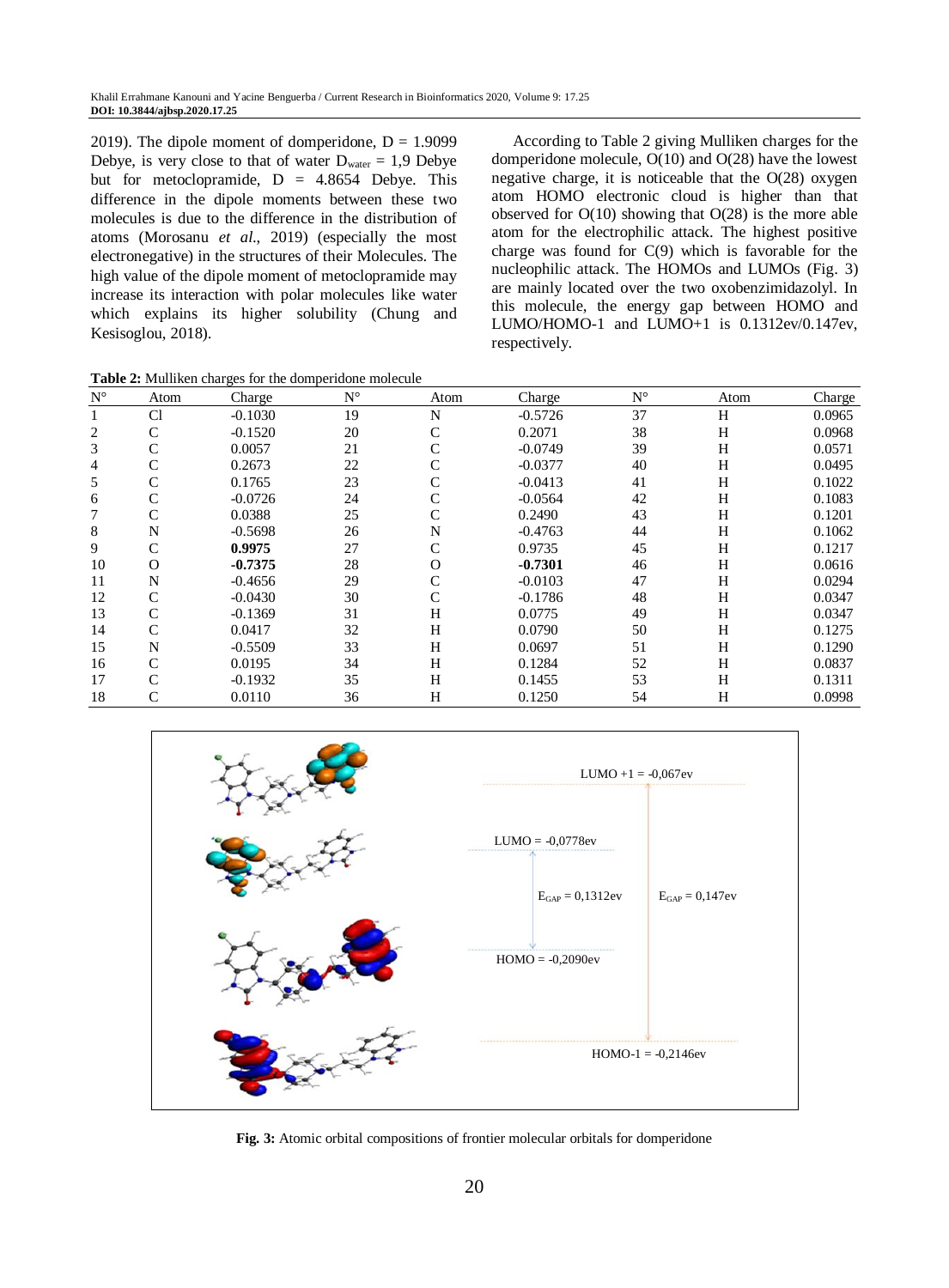According to the Table 3, the Mulliken charges for the metoclopramide molecule indicated that the oxygen atom O(6) has the lowest negative charge (favorable to the electrophilic attack) (Haseena *et al*., 2019) and the carbon atom  $C(11)$  has the highest positive charge (favorable to the nucleophilic attack) (Yan *et al*., 2019). The HOMOs and LUMOs (Fig. 4) are mainly located over the two methoxybenzamide except the HOMO that was located over the triethylamine. In this molecule, the energy gap between HOMO and LUMO/HOMO-1 and LUMO+1 is 0.1026ev/0.1472ev, respectively. The calculated energy gaps for the two molecules were found quite similar for HOMO-1: LUMO+1, but the HOMO: LUMO energy gap for domperidone was higher. This means that metoclopramide is more reactive than domperidone (Toppare *et al*., 1994). The location of HOMOs and LUMOs, showed the presence of benzyl and amine for the two molecules. This will indicate that the two molecules have a quite similar affinity to attack the active site (Chen and Wang, 2019). Regarding the electrophilicity (Table 1), it is noticed that close values were calculated for domperidone and metoclopramide. It is concluded that both molecules have the same electrophilic/nucleophilic character with respect to the receptor site (Ma and Cahard, 2007). This finding, allowed us to conclude that these two molecules attack the same receptor site (Rossi *et al.*, 2010) since they already have the same therapeutic activity. That said, the two antiemetics (domperidone and metoclopramide) have the same effect in the human organism (Baum *et al*., 1984).



**Fig. 4:** Atomic orbital compositions of frontier molecular orbitals for metoclopramide

**Table 3:** Mulliken charges for the metoclopramide molecule

| $N^{\circ}$ | Atom       | ັ<br>Charge | $N^{\circ}$ | Atom               | Charge    | $N^{\circ}$ | Atom | Charge |
|-------------|------------|-------------|-------------|--------------------|-----------|-------------|------|--------|
|             | C1         | $-0.1110$   | 15          | $\curvearrowright$ | 0.0013    | 29          | Н    | 0.1104 |
| 2           | C          | $-0.1400$   | 16          | N                  | $-0.5627$ | 30          | H    | 0.0834 |
| 3           |            | 0.1221      | 17          |                    | $-0.0418$ | 31          | Н    | 0.0912 |
| 4           |            | $-0.1883$   | 18          |                    | $-0.0948$ | 32          | H    | 0.1041 |
| 5           |            | 0.3515      | 19          |                    | $-0.0231$ | 33          | H    | 0.1260 |
| 6           |            | $-0.7552$   | 20          |                    | $-0.0541$ | 34          | H    | 0.0879 |
|             |            | 0.2963      | 21          | H                  | 0.1240    | 35          | H    | 0.0309 |
| 8           |            | $-0.0379$   | 22          | H                  | 0.0424    | 36          | H    | 0.0476 |
| 9           |            | 0.2635      | 23          | H                  | 0.0348    | 37          | Н    | 0.0444 |
| 10          | N          | $-0.3744$   | 24          | H                  | 0.0496    | 38          | H    | 0.0452 |
| 11          | $\sqrt{ }$ | 0.7747      | 25          | H                  | 0.0737    | 39          | H    | 0.1010 |
| 12          | O          | $-0.7343$   | 26          | H                  | 0.1515    | 40          | H    | 0.0337 |
| 13          | N          | $-0.4880$   | 27          | H                  | 0.1142    | 41          | H    | 0.0341 |
| 14          | C          | 0.0240      | 28          | H                  | 0.2027    | 42          | Н    | 0.0394 |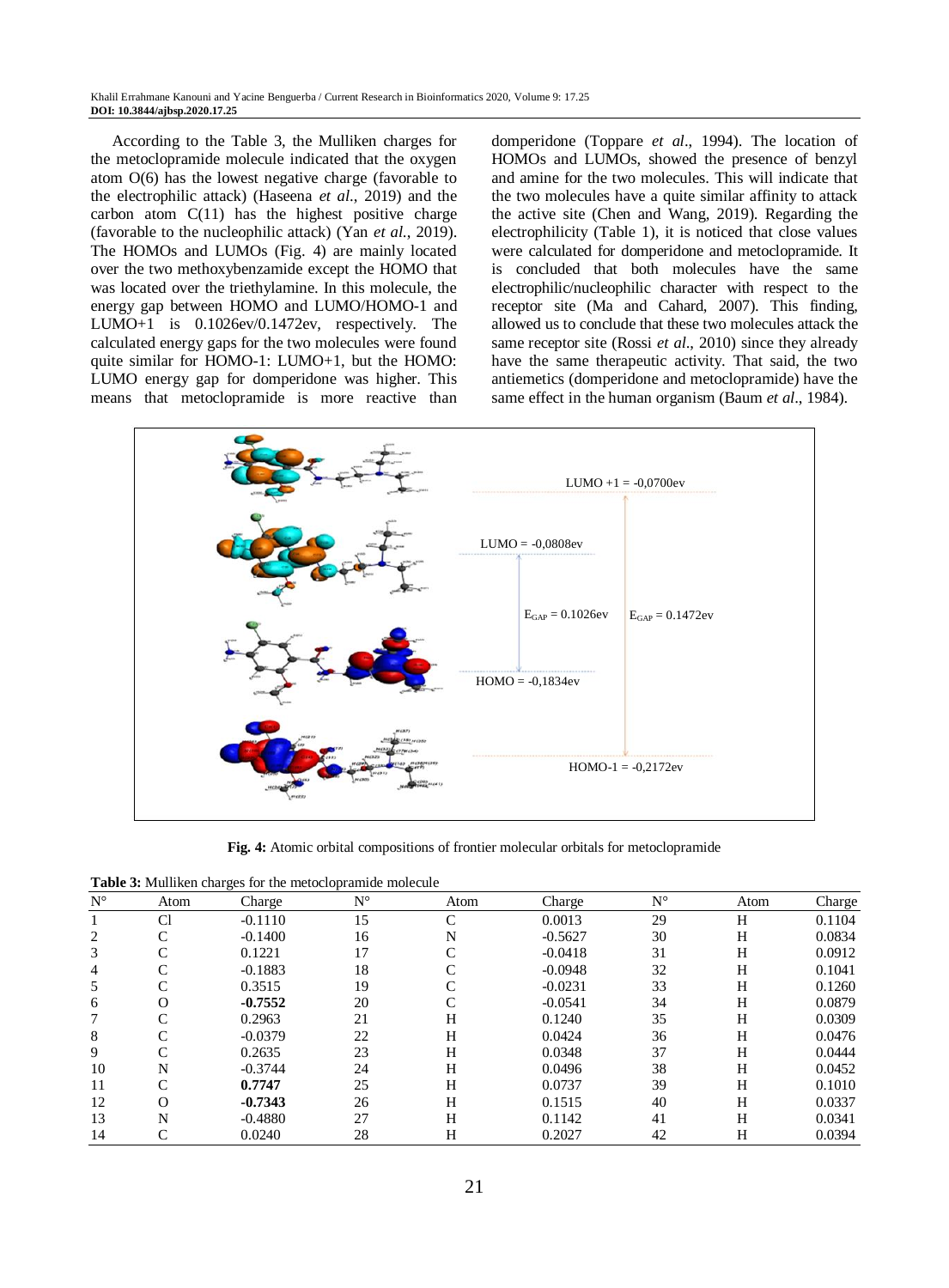| Property                               | Calculated      | Experimental |
|----------------------------------------|-----------------|--------------|
| Vapor pressure (bar at $25^{\circ}$ C) | $8.64*10^{-17}$ | $na^{(*)}$   |
| Boiling point $(^{\circ}C)$            | 629.902         | 633.17       |
| Melting point $(^{\circ}C)$            | 240.09          | 242.5        |
| Partition coefficient (Log P)          | 3.808           | 3.9          |
| pKa                                    | 7.922           | 7.9          |
| Solubility (mg/l)                      | 1.003           | 0.986        |

**Table 4:** The physicochemical properties of domperidone

**na(\*)**: Not available

**Table 5:** Physicochemical properties of metoclopramide

| Property                               | Calculated      | Experimental    |
|----------------------------------------|-----------------|-----------------|
| Vapor pressure (bar at $25^{\circ}$ C) | $6.17*10^{-12}$ | $6,05*10^{-12}$ |
| Boiling point $(^{\circ}C)$            | 415.38          | 418.7           |
| Melting point $(^{\circ}C)$            | 144.21          | 147.25          |
| Partition coefficient (Log P)          | 2.592           | 2.62            |
| pKa                                    | 9.199           | 9.27            |
| Solubility (mg/l)                      | 194.02955       | 200             |

#### *Physicochemical Properties*

To calculate physicochemical properties, the COnductor-like Screening MOdel for Realistic Solvents (COSMO-RS) (Abranches *et al*., 2019) was used.

The computed physicochemical properties given in Tables 4 and 5 are found to be close to the experimental values. The vapor pressure given for the two molecules show the low volatility of the domperidone and metoclopramide.

The computed boiling point were found to be very high 629.9 and 415.38°C for domperidone and metoclopramide respectively (Ohe, 2019). The melting point was found 240.09 and 144.21°C for domperidone and metoclopramide respectively. It is remarkable that the temperature ranges in which the two drugs are in the liquid phase is very large. it is also noted that the melting and boiling temperatures of the metoclopramide are the lowest.

Log P characterize the hydrophilic or lipophilic character of a molecule (Chmiel *et al*., 2019) and calculated by the logarithm of the partition coefficient between octanol and water. It is used to evaluate the bioavailability of a molecule: Log P< 0, the molecule is said hydrophilic; Log  $P > 5$ , the molecule is lipophilic; A good balance is needed between the hydrophilic and hydrophobic character for an optimal biological activity 0<Log P<5 (de Oliveira *et al*., 2019). A molecule with an optimal biological activity is sufficiently hydrophilic to be soluble in aqueous media (blood, cytoplasm...) and in the same time it must have a hydrophobic character to pass through the membranes (Pieńko *et al*., 2016). It should be noted that the partition coefficients of the two molecules have optimal biological activity (Sagandykova *et al*., 2018) with 3.808 and 2.592 for domperidone and metoclopramide respectively.

The pKa for the two molecules is greater than 7 indicating a basic character for both molecules. That said, the basicity of metoclopramide is higher (Tang *et al*., 2014).

The solubility of metoclopramide is much higher than that of domperidone, which means its ease blood transport (Arnau and Vallano, 1993).

#### **Conclusion**

This novel method (theoretical study) was set out to determine some physicochemical properties like partition coefficient, solubility, pKa, etc. The experimental physicochemical properties of domperidone and metoclopramide are calculated with confidence using the GGA-BP exchange-correlation functional and the TZVP basis sets with tight SCF convergence criteria for calculations. The geometry optimization, population analysis and Mulliken charges were calculated and analyzed using the same method with the same parametrizations. This results obtained theoretically were compared with the experimental ones. The application of the theoretical methods such as molecular dynamics, allowed the determination of physicochemical properties of the two antiemetic drugs. The calculated properties values were quite close to the experimental ones especially the boiling point, the melting point and the solubility. This further study reinforces the choice of the molecular modeling as an indispensable tool in the development of drugs and pharmaceutical theoretical chemistry and leading to reduce the number of laboratories experiments.

# **Acknowledgement**

The authors gratefully acknowledge the suggestions and comments of the anonymous referee and the editor which helped immensely to make substantial improvements to the content and presentation of the paper.

### **Funding Information**

The authors have no support or funding to report.

### **Author's Contributions**

All authors equally contributed in this work.

## **Ethics**

This article is original and contains unpublished material. The corresponding author confirms that all of the other authors have read and approved the manuscript and no ethical issues involved.

#### **References**

Abranches, D.O., M. Larriba, L.P. Silva, M. Melle-Franco and J.F. Palomar *et al*., 2019. Using COSMO-RS to design choline chloride pharmaceutical eutectic solvents. Fluid Phase Equilibria, 497: 71-78. [DOI: 10.1016/j.fluid.2019.06.005](https://doi.org/10.1016/j.fluid.2019.06.005)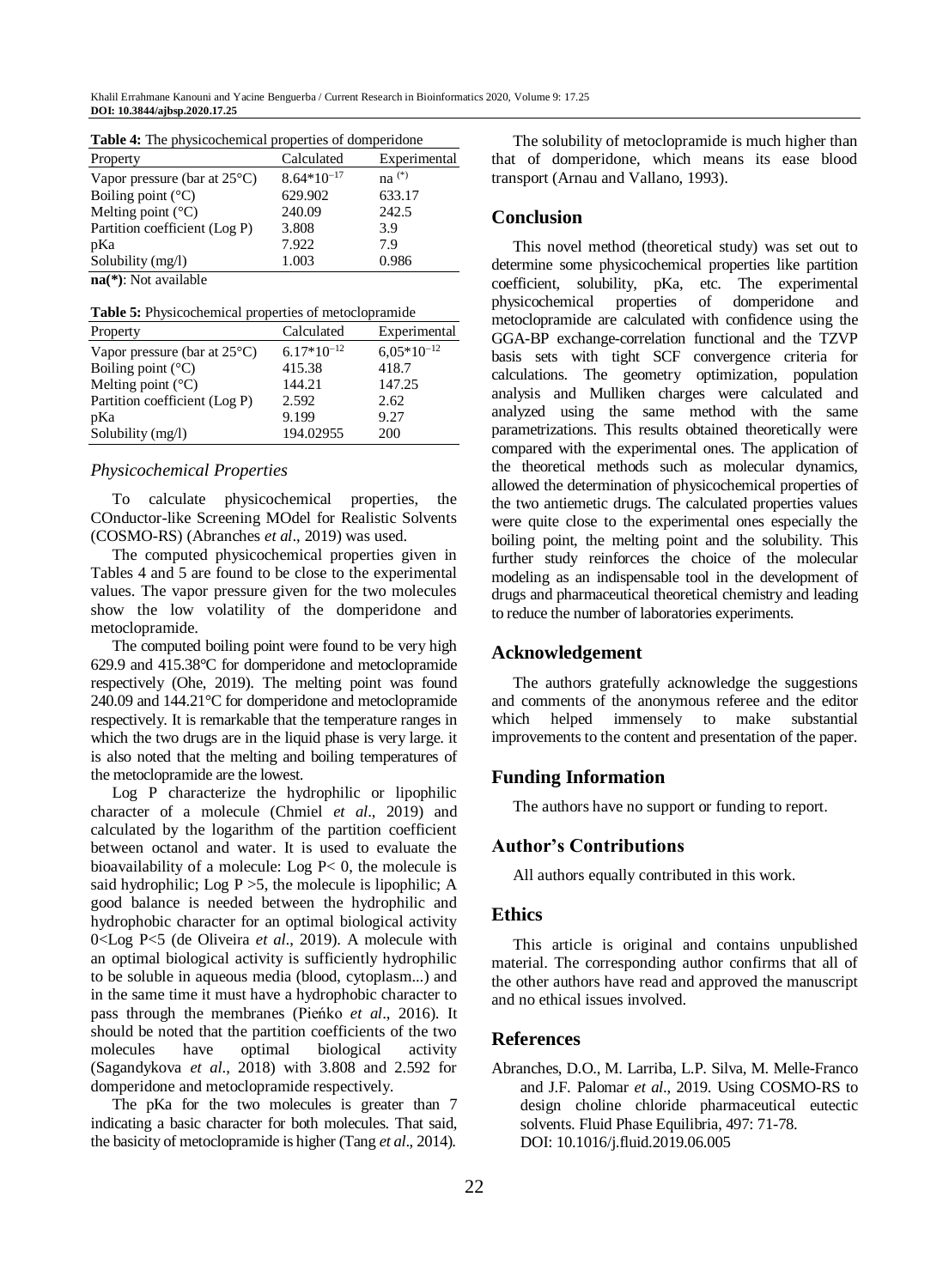Adly, O.M.I., A. Taha and S.A. Fahmy, 2019. Synthesis, characterization of binary and ternary copper(II) semicarbazone complexes: Solvatochromic shift, dipole moments and TD-DFT calculations. J. Mol. Struct., 1186: 362-376.

[DOI: 10.1016/j.molstruc.2019.02.103](https://doi.org/10.1016/j.molstruc.2019.02.103)

Ahmed, S., W. Ru, H. Han, L. Cheng and X. Bian *et al*., 2019. Fine molecular structure and its effects on physicochemical properties of starches in potatoes grown in two locations. Food Hydrocoll., 97: 105172-105172.

[DOI: 10.1016/j.foodhyd.2019.105172](https://doi.org/10.1016/j.foodhyd.2019.105172)

- Arab, A., F. Ziari and M. Fazli, 2016. Electronic structure and reactivity of  $(TiO<sub>2</sub>)n$  (n=1–10) nanoclusters: Global and local hardness based DFT study. Comput. Mater. Sci., 117: 90-97. [DOI: 10.1016/j.commatsci.2016.01.031](https://doi.org/10.1016/j.commatsci.2016.01.031)
- Arnau, J.M. and A. Vallano, 1993. Gastrointestinal Drugs. In: Side Effects of Drugs Annual, Aronson, J.K. and C.J. Van Boxtel (Eds.), Elsevier, pp: 413-431.
- Baake, E., A. González Casanova, S. Probst and A. Wakolbinger, 2019. Modelling and simulating Lenski's long-term evolution experiment. Theor. Popul. Biol., 127: 58-74.

[DOI: 10.1016/j.tpb.2019.03.006](https://doi.org/10.1016/j.tpb.2019.03.006)

Barhoumi, M., K. Lazaar and M. Said, 2019. DFT study of electronic and optical properties of silicene functionalized with chemical groups. J. Mol. Graph. Model, 91: 72-79.

[DOI: 10.1016/j.jmgm.2019.06.003](https://doi.org/10.1016/j.jmgm.2019.06.003)

- Baum, H., J. Gergely, B.L. Fanburg, 1984. Emetic and Antiemetic Drugs. In: Molecular Aspects of Medicine, Baum, H., J. Gergely, B.L. Fanburg (Eds.), Pergamon, pp: 451-477.
- Bezzerrouk, M.A., M. Hassan, R. Baghdad, S. Reguieg and M. Bousmaha *et al*., 2015. Thermodynamic, structural and electronic, properties of  $SnO<sub>2</sub>$ : By GGA and GGA + trans-blaha-modified Becke– Johnson (TB-mBJ) calculation. Superlattices Microstruct., 84: 80-90. [DOI: 10.1016/j.spmi.2015.02.046](https://doi.org/10.1016/j.spmi.2015.02.046)
- Chen, D. and H. Wang, 2019. HOMO-LUMO energy splitting in polycyclic aromatic hydrocarbons and their derivatives. Proc. Combust. Inst., 37: 953-959.
- [DOI: 10.1016/j.proci.2018.06.120](https://doi.org/10.1016/j.proci.2018.06.120) Chmiel, T., A. Mieszkowska, D. Kempińska-Kupczyk, A. Kot-Wasik and J. Namieśnik *et al*. 2019. The
- impact of lipophilicity on environmental processes, drug delivery and bioavailability of food components. Microchem. J., 146: 393-406. [DOI: 10.1016/j.microc.2019.01.030](https://doi.org/10.1016/j.microc.2019.01.030)
- Chung, J. and F. Kesisoglou, 2018. Physiologically based oral absorption modelling to study gut-level drug interactions. J. Pharm. Sci., 107: 18-23. [DOI: 10.1016/j.xphs.2017.08.015](https://doi.org/10.1016/j.xphs.2017.08.015)
- de Abreu Silva, M., C.D.B. Sette, A.S. Kiametis, L.A.S. Romeiro and R. Gargano, 2019. Molecular modeling of cardanol-derived AChE inhibitors. Chem. Phys. Lett., 731: 136591-136591. [DOI: 10.1016/j.cplett.2019.07.019](https://doi.org/10.1016/j.cplett.2019.07.019)
- de Oliveira, G.H.O., S.B. do Nascimento, F.M. de Oliveira, V.S. Belo and L.J. de Alencar Danda *et al*., 2019. Systematic evaluation of the impact of solid-state polymorphism on the bioavailability of thalidomide. Eur. J. Pharm. Sci., 136: 104937-104937. [DOI: 10.1016/j.ejps.2019.05.015](https://doi.org/10.1016/j.ejps.2019.05.015)
- Dinc, F., L. Thiele and B.C. Akdeniz, 2019. The effective geometry Monte Carlo algorithm: Applications to molecular communication. Phys. Lett. A, 383: 2594-2603.

[DOI: 10.1016/j.physleta.2019.05.029](https://doi.org/10.1016/j.physleta.2019.05.029)

- Dorohoi, D.O., D.H. Partenie, A.C. Calugaru, 2019. Specific and universal interactions in Benzo-[f]- Quinolinium Acetyl-Benzoyl Methylid (BQABM) solutions; excited state dipole moment of BQABM. Spectrochim. Acta. A. Mol. Biomol. Spectrosc., 213: 184-191. [DOI: 10.1016/j.saa.2019.01.035](https://doi.org/10.1016/j.saa.2019.01.035)
- Gao, M. and D. Jiang, 2019. Analysis of stochastic multimolecular biochemical reaction model with lévy jumps. Phys. Stat. Mech. Applic., 524: 601-613[. DOI: 10.1016/j.physa.2019.04.218](https://doi.org/10.1016/j.physa.2019.04.218)
- Haseena, S., R.M. Kumar, V. Rajapandian and V. Subramanian, 2019. Interactions of thiol and alkoxy radical with coinage metal nanoclusters. Applied Surf. Sci., 487: 1409-1419. [DOI: 10.1016/j.apsusc.2019.04.151](https://doi.org/10.1016/j.apsusc.2019.04.151)
- Henderson, L., 2018. Quantum reaxiomatisations and information-theoretic interpretations of quantum theory. Stud. Hist. Philos. Sci. Part B Stud. Hist. Philos. Mod. Phys.

[DOI: 10.1016/j.shpsb.2018.06.003](https://doi.org/10.1016/j.shpsb.2018.06.003)

- Inamdar, S.R., G.H. Pujar and M.S. Sannaikar, 2018. FRET from ZnSe/ZnS QDs to coumarin dyes: Role of acceptor dipole moment and QD surface states on FRET efficiency. J. Lumin., 203: 67-73. [DOI: 10.1016/j.jlumin.2018.06.012](https://doi.org/10.1016/j.jlumin.2018.06.012)
- Islam, M.N., O. Körner, J.S. Pedersen, J.N. Sørensen and M. Edelenbos, 2019. Analyzing quality and modelling mass loss of onions during drying and storage. Comput. Electron. Agric., 164: 104865-104865. [DOI: 10.1016/j.compag.2019.104865](https://doi.org/10.1016/j.compag.2019.104865)
- Jingna, X., N. Guanhua, X. Hongchao, L. Shang and S. Qian *et al*., 2019. The effect of adding surfactant to the treating acid on the chemical properties of an acid-treated coal. Powder Technol. [DOI: 10.1016/j.powtec.2019.08.039](https://doi.org/10.1016/j.powtec.2019.08.039)
- Kwon, B.G. and K. Moon, 2019. Physicochemical properties of styrene oligomers in the environment. Sci. Total Environ., 683: 216-220. [DOI: 10.1016/j.scitotenv.2019.05.301](https://doi.org/10.1016/j.scitotenv.2019.05.301)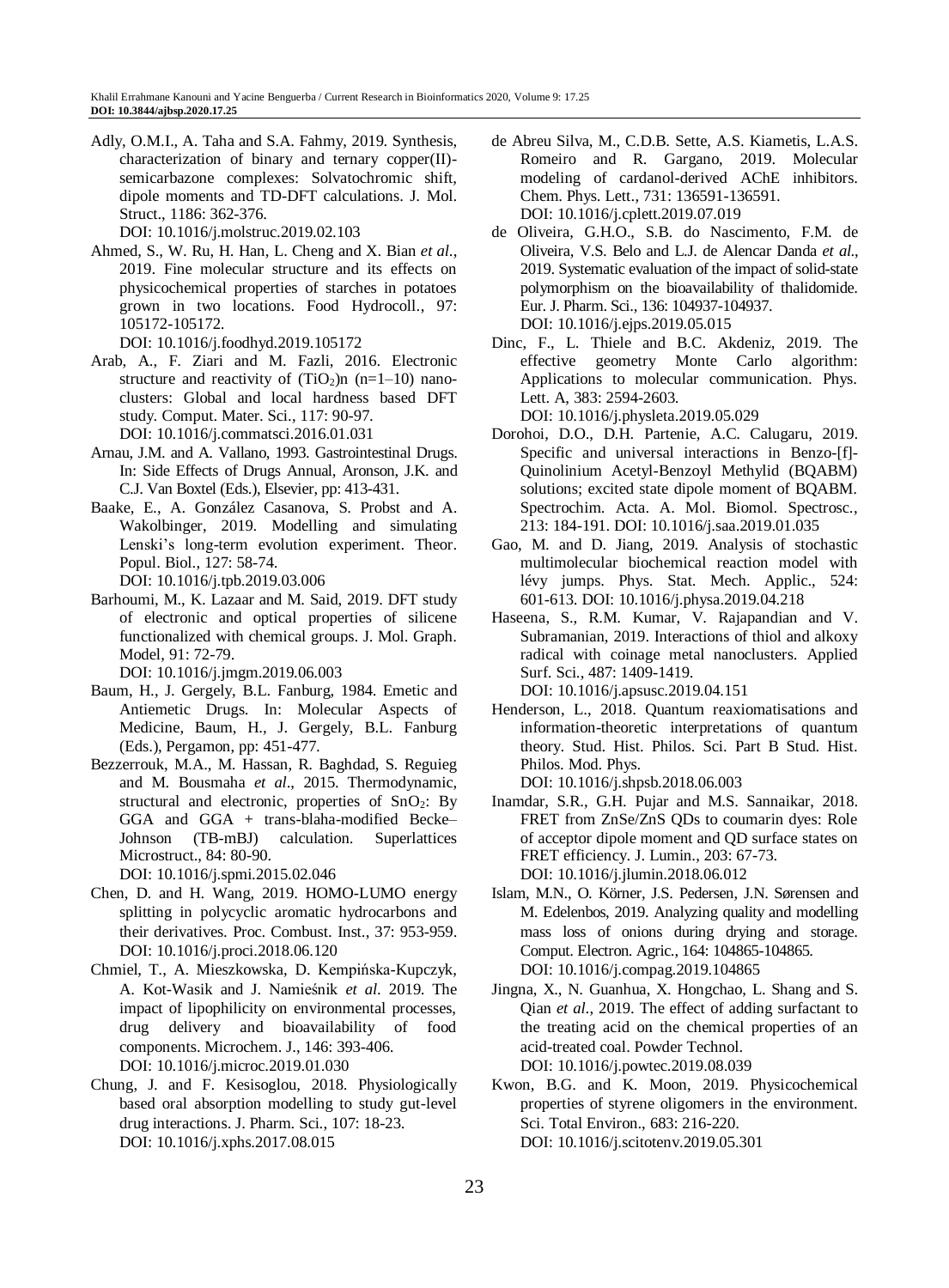- Ladefoged, L.K., T. Zeppelin and B. Schiøtt, 2019. Molecular modeling of neurological membrane proteins − from binding sites to synapses. Neurosci. Lett., Molecular Model. Neurosci.: New Windows Funct. Nervous Syst., 700: 38-49. [DOI: 10.1016/j.neulet.2018.05.034](https://doi.org/10.1016/j.neulet.2018.05.034)
- Lecerf, M., A. Kanyavuz, S. Lacroix-Desmazes and J.D. Dimitrov, 2019. Sequence features of variable region determining physicochemical properties and polyreactivity of therapeutic antibodies. Mol. Immunol., 112: 338-346. [DOI: 10.1016/j.molimm.2019.06.012](https://doi.org/10.1016/j.molimm.2019.06.012)
- Lin, H. and Q. Wang, 2018. Non-fullerene small molecule electron acceptors for high-performance organic solar cells. J. Energy Chem., 27: 990-1016. [DOI: 10.1016/j.jechem.2017.11.028](https://doi.org/10.1016/j.jechem.2017.11.028)
- Ma, J.A. and D. Cahard, 2007. Strategies for nucleophilic, electrophilic and radical trifluoromethylations. J. Fluor. Chem., 128: 975-996. [DOI: 10.1016/j.jfluchem.2007.04.026](https://doi.org/10.1016/j.jfluchem.2007.04.026)
- Madej, T.H. and K.H. Simpson, 1986. Comparison of the use of domperidone, droperidol and metoclopramide in the prevention of nausea and vomiting following major gynaecological surgery. Br. J. Anaesth., 58: 884-887. [DOI: 10.1093/bja/58.8.884](https://doi.org/10.1093/bja/58.8.884)
- Madikizela, L.M., N.T. Tavengwa, H. Tutu and L. Chimuka, 2018. Green aspects in molecular imprinting technology: From design to environmental applications. Trends Environ. Anal. Chem., 17: 14-22. [DOI: 10.1016/j.teac.2018.01.001](https://doi.org/10.1016/j.teac.2018.01.001)
- Miao, H., T. Klein, D. Kouřil, P. Mindek and K. Schatz *et al*., 2019. Multiscale molecular visualization. J. Mol. Biol., 431: 1049-1070. [DOI: 10.1016/j.jmb.2018.09.004](https://doi.org/10.1016/j.jmb.2018.09.004)
- Morosanu, A.C., D.G. Dimitriu and D.O. Dorohoi, 2019. Excited state dipole moment of the fluorescein molecule estimated from electronic absorption spectra. J. Mol. Struct., 1180: 723-732. [DOI: 10.1016/j.molstruc.2018.12.057](https://doi.org/10.1016/j.molstruc.2018.12.057)
- Myllys, N., J. Elm and T. Kurtén, 2016. Density functional theory basis set convergence of sulfuric acid-containing molecular clusters. Comput. Theor. Chem., 1098: 1-12.

[DOI: 10.1016/j.comptc.2016.10.015](https://doi.org/10.1016/j.comptc.2016.10.015)

Nicola, A.M., P. Albuquerque, H.C. Paes, L. Fernandes and F.F. Costa *et al*., 2019. Antifungal drugs: New insights in research and development. Pharmacol. Ther., 195: 21-38.

[DOI: 10.1016/j.pharmthera.2018.10.008](https://doi.org/10.1016/j.pharmthera.2018.10.008)

Ohe, S., 2019. A prediction method of vapor pressures by using boiling point data. Fluid Phase Equilibria, 501: 112078-112078. [DOI: 10.1016/j.fluid.2019.01.018](https://doi.org/10.1016/j.fluid.2019.01.018)

- Olson, A.J., 2018. Perspectives on structural molecular biology visualization: From past to present. J. Mol. Biol., 430: 3997-4012.
	- [DOI: 10.1016/j.jmb.2018.07.009](https://doi.org/10.1016/j.jmb.2018.07.009)
- Pal, S., 2020a. Computational Molecular Biology. In: Fundamentals of Molecular Structural Biology, Pal, S. (Ed.), Academic Press, pp: 465-480.
- Pal, S., 2020b. Chemical Basis of Biology. In: Fundamentals of Molecular Structural Biology, Pal, S. (Ed.), Academic Press, pp: 61-82.
- Pemmaraju, C.D., F.D. Vila, J.J. Kas, S.A. Sato and J.J. Rehr *et al*., 2018. Velocity-gauge real-time TDDFT within a numerical atomic orbital basis set. Comput. Phys. Commun., 226: 30-38. [DOI: 10.1016/j.cpc.2018.01.013](https://doi.org/10.1016/j.cpc.2018.01.013)
- Pieńko, T., M. Grudzień, P.P. Taciak and A.P. Mazurek, 2016. Cytisine basicity, solvation, logP and logD theoretical determination as tool for bioavailability prediction. J. Mol. Graph. Model., 63: 15-21. [DOI: 10.1016/j.jmgm.2015.11.003](https://doi.org/10.1016/j.jmgm.2015.11.003)
- Piñeiro, Á., E. Muñoz, J. Sabín, M. Costas and M. Bastos *et al*., 2019. AFFINImeter: A software to analyze molecular recognition processes from experimental data. Anal. Biochem., 577: 117-134. [DOI: 10.1016/j.ab.2019.02.031](https://doi.org/10.1016/j.ab.2019.02.031)
- Poznanski, R.R., L.A. Cacha, A.Z.A. Latif, S.H. Salleh and J. Ali *et al*., 2019. Molecular orbitals of delocalized electron clouds in neuronal domains. Biosystems, 183: 103982-103982. [DOI: 10.1016/j.biosystems.2019.103982](https://doi.org/10.1016/j.biosystems.2019.103982)
- Rezende, M.C. and A. Aracena, 2012. Electrophilicity and solvatochromic reversal of pyridinium phenolate betaine dyes. Chem. Phys. Lett., 542: 147-152[. DOI: 10.1016/j.cplett.2012.06.017](https://doi.org/10.1016/j.cplett.2012.06.017)
- Roila, F., M. Tonato, C. Basurto, V. Minotti and E. Ballatori *et al*., 1987. Double-blind controlled trial of the antiemetic efficacy and toxicity of Methylprednisolone (MP), Metoclopramide (MTC) and Domperidone (DMP) in breast cancer patients treated with i.v. CMF. Eur. J. Cancer Clin. Oncol., 23: 615-617.

[DOI: 10.1016/0277-5379\(87\)90255-0](https://doi.org/10.1016/0277-5379(87)90255-0)

- Rossi, A.G.Z., R.C. Teixeira Gomes, M. de Jesus Simões, R. dos Santos Simões and P.B. Oliveira *et al*., 2010. Effects of metoclopramide-induced hyperprolactinemia on the prolactin receptor of murine endometrium. Fertil. Steril., 93: 1643-1649. [DOI: 10.1016/j.fertnstert.2009.02.021](https://doi.org/10.1016/j.fertnstert.2009.02.021)
- Sagandykova, G.N., P.P. Pomastowski, R. Kaliszan and B. Buszewski, 2018. Modern analytical methods for consideration of natural biological activity. TrAC Trends Anal. Chem., 109: 198-213. [DOI: 10.1016/j.trac.2018.10.012](https://doi.org/10.1016/j.trac.2018.10.012)